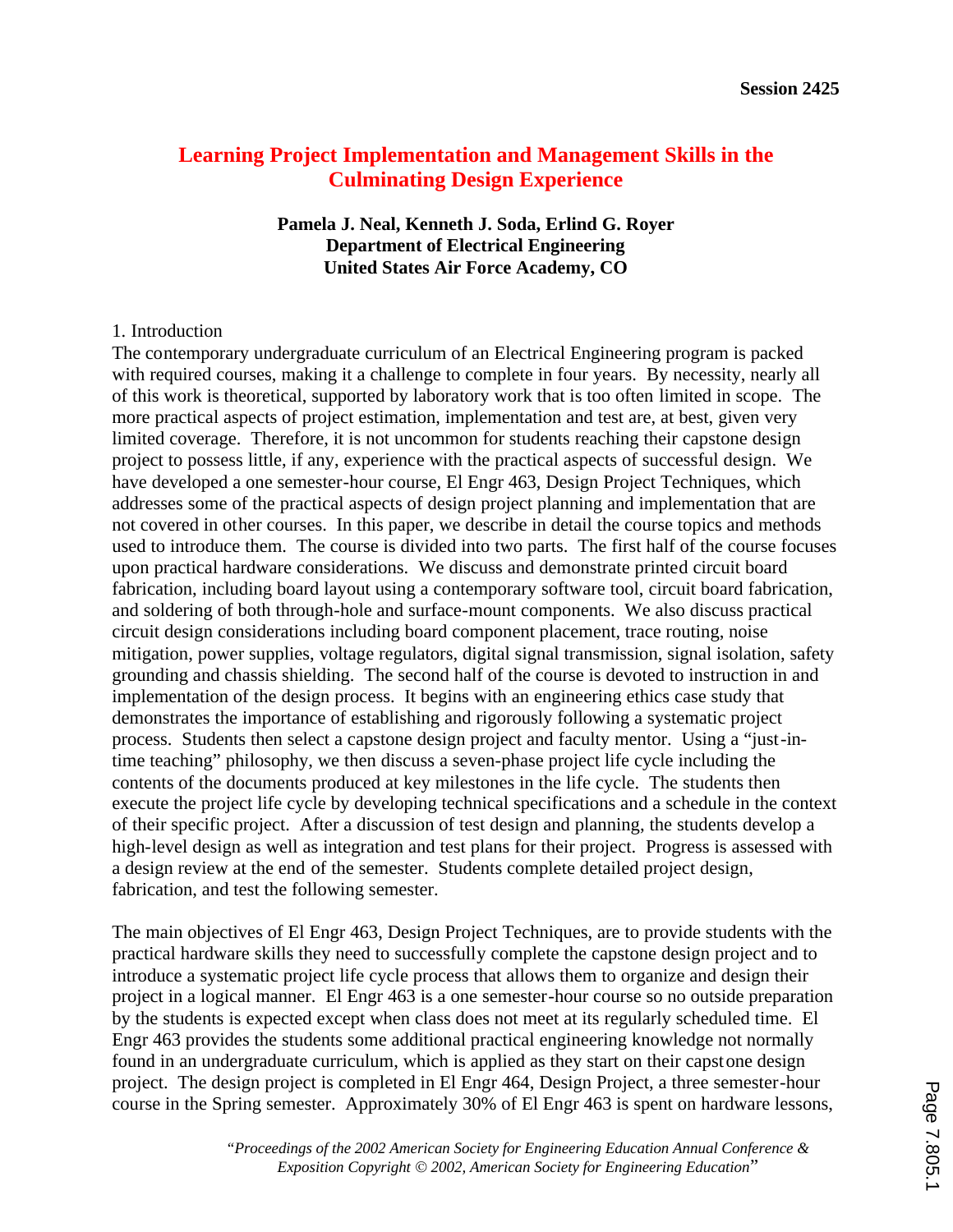with the remainder of the course spent on the case study, project life cycle process, and selection and initial design of the capstone project. This paper will first discuss the hardware lessons in detail, then the case study and project process. We will also address the selection of a project as well as use of the project process during initial project design. The use of the project process as carried through the next course, El Engr 464, Design Project, is also explained. We conclude with a discussion of future expectations and our preliminary findings from the initial experience with El Engr 463.

# 2. Hardware Technology and Skills

2.1. Objectives and Guiding Principles

The overall objective of the hardware technology lessons is to provide students an exposure to key project implementation methods and concepts. A total of twelve of the course's forty-two lessons (about 28%) are devoted to these topics. Our guiding principles in building this part of the course were to: 1) focus upon those concepts and circuits which consistently present a problem in student projects; 2) provide links or references through which these concepts may be further explored; and 3) maximize conceptual reinforcement within the limits of classroom contact.

Though observation of student performance in past years, we identified four consistent deficiencies in hardware implementation. The first is a failure to correctly transfer the wiring of project prototypes into finished circuit boards. The second is failure to properly interface low power logic circuits with loads requiring significant drive currents. The third deficiency is facility with low power, relatively low frequency, signal generating and processing circuits. Finally, we had observed difficulties preserving signal integrity usually resulting from cross talk, power supply bounce, or ground loops. Closely related to this topic are the issues related to chassis electrical safety. Each of these problem areas is addressed through a combination of lecture, demonstration, hands-on practice and handout materials.

 2.2. Computer-Aided Printed Circuit Board (PCB) Design and Board Fabrication Computer-aided circuit analysis and design is stressed throughout our curriculum. By the time our students begin El Engr 463, they are very familiar with the OrCAD-Cadence schematic capture tool, "Capture", and its companion circuit simulator, "PSPICE"<sup>1</sup>. Indeed, the capabilities and limitations of computer-aided design (CAD) are illustrated many times in prior courses through circuit simulation exercises, many of which possess a hardware element. In El Engr 463, we take advantage of this experience by introducing the companion OrCAD printed circuit board design tool, "Layout". Since this tool creates board designs based on schematics developed with "Capture", we reap an enormous advantage in instructional efficiency. The use of computer-aided PCB design also helps us achieve an institutional objective. Our department is committed to arming its students with skill in the use of contemporary computer-aided design tools. The realization of electronic circuits via automated PCB design clearly qualifies as a contemporary application of CAD.

A total of six lessons are devoted to the general topic of printed circuit board design and fabrication. The first lesson is devoted to an overview of contemporary second-level interconnection technology including wire-wrap, multi-level PCBs, and Multi-Chip Modules. Particular attention is paid to the differences between commercially fabricated PCBs and those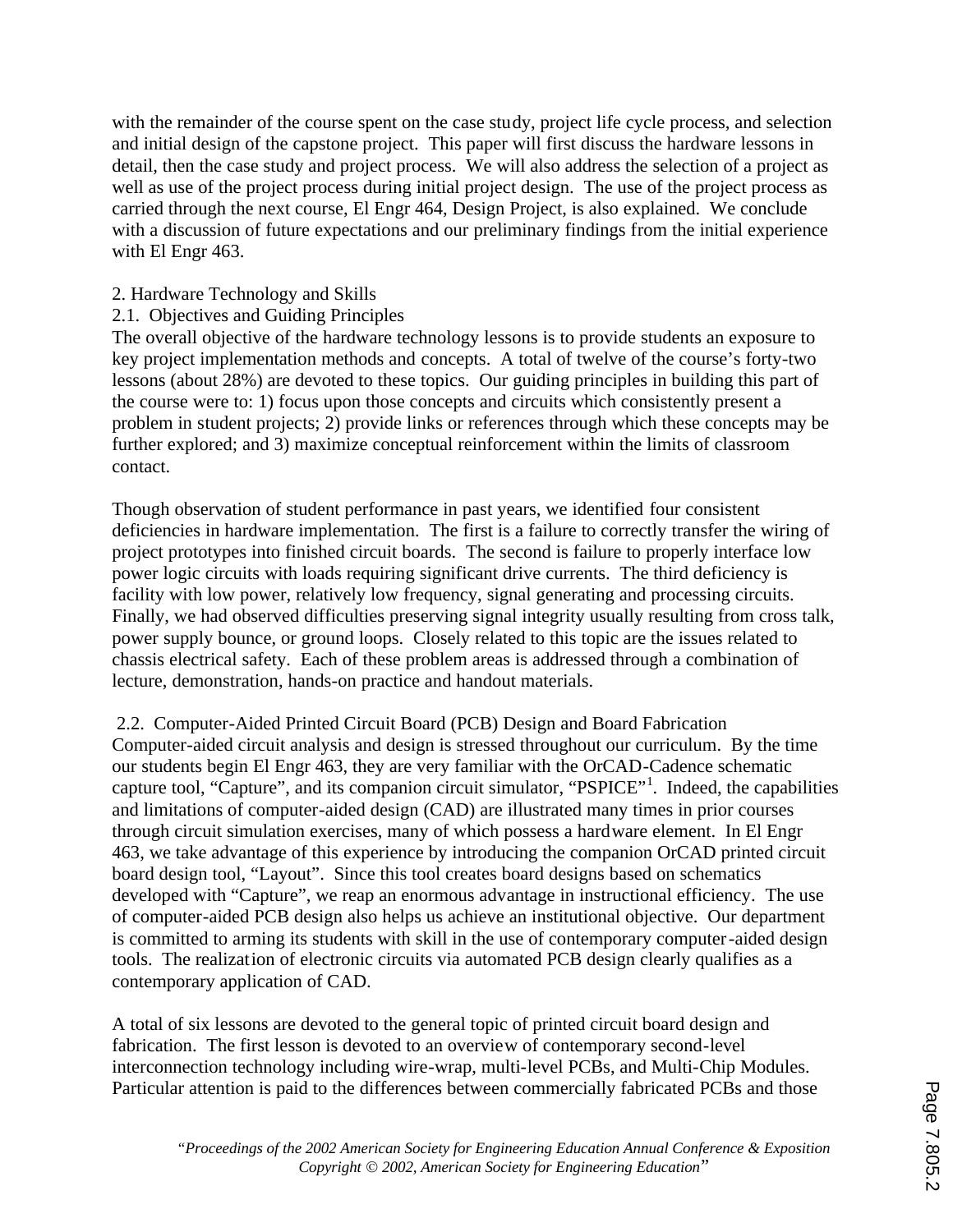that can be fabricated by our students in-house. The next three lessons illustrate in detail the process by which OrCAD Capture schematics are transformed into printable PCB photo masks. Students follow a heavily illustrated process description of our own creation, complemented by hands-on computer practice. Projected images of the instructor's PC screen help guide student progress during these lessons. Prepared schematics and board templates are also used to speed the demonstration. We take special care to build "mid-point" project templates. These partially completed schematics, net lists, and PCB layouts are very useful for quickly guiding confused students back to the correct path of the exercise. We are careful to illustrate the advantages and pitfalls of both manual and automated board layout.

Assuming a general understanding of the PCB design process, we proceed to illustrate the fabrication of the boards themselves. Since our printed circuit fabrication room is barely large enough to accommodate two people, the illustrated process description and a companion video taped presentation must suffice as a basis for instruction. The very same circuit used in the example photo mask design process, a frequency selective digital counter, is realized in an inhouse fabricated 2in x 3in practice PCB. As part of this fifth lesson on PCB technology, our students are each presented a practice board and proceed to open a dozen through-hole pads and vias using a bank of small drill presses. For many of our students, this proves to be their first exposure to power machine tools of any kind.

We intentionally choose components for our practice printed circuit boards that represent electronic packages commonly encountered in contemporary electronic systems. These include a 16 pin, SOG surface-mount integrated circuit with 0.050in pitch pins, a style 1206 surface-mount resistor and capacitor, a conventional 0.100in pitch through-hole DIP (Dual Inline Package), an eight pin header jack, and various low wattage axial resistors and capacitors. In this final lesson on PCB design and fabrication, we provide students with some limited practice in component soldering. The lesson begins with a presentation on commercial component attachment processes, including wave soldering and conductive epoxies. We then illustrate both throughhole and surface-mount manual soldering techniques, including examples of cold joint and unintended short circuits. Each student is provided a soldering station, board vise, and all components necessary to populate their sample PCB. We also provide a pre-connected test set through which students can verify the correct operation of their finished circuits.

# 2.3. Troublesome Circuits and Circuit Concepts

The remaining six hardware lessons of the course are devoted to troublesome circuits and circuit design methodologies. While some of these topics have been discussed briefly in other courses, most are presented for the first time in this series of lectures. As a minimum, each student receives a hard copy of the lecture slides and an in-class guide every lesson. The latter is a lecture outline, which facilitates note taking. Relevant Internet links or textbook references are included in these materials. Wherever possible, hardware examples are distributed during lecture and are illustrated using the classroom's micro-video camera and video projector.

# 2.4. Driving "High Power" Loads

A single lesson is devoted to the "full-on" or "full-off" control of high power dissipation loads using digital logic signals. While the origin and significance of logic family  $I_{OH}$  and  $I_{OL}$  are discussed in other courses, the historically consistent misapplication in El Engr 464 of these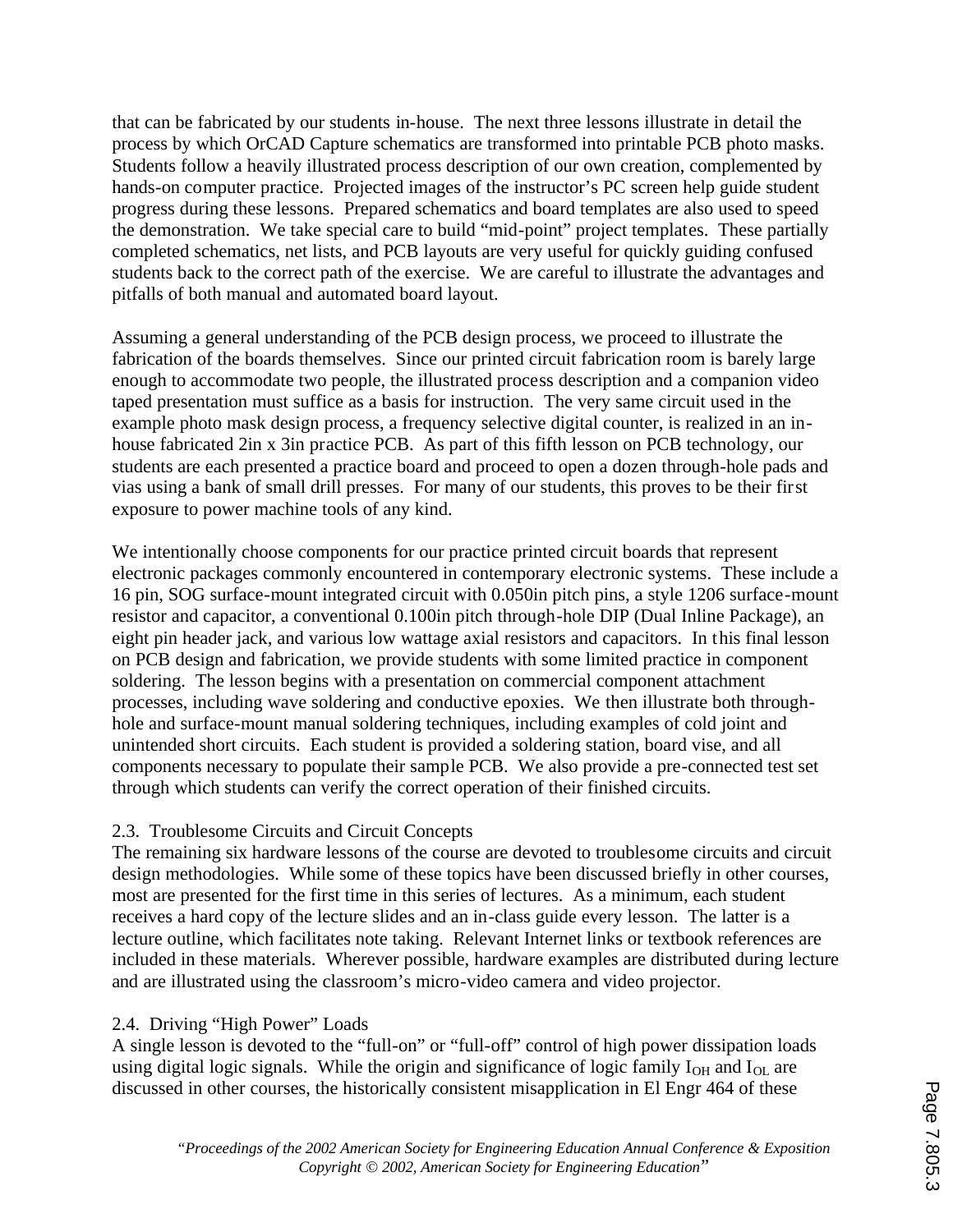concepts clearly warrants this lecture. We illustrate a successful design with a short lecture, a process description, and two in-class design exercises. In the first, cadets use a TTL logic signal to activate an incandescent lamp through a power BJT (Bipolar Junction Transistor). In the second, they activate a DC electric motor using an HCC class CMOS logic signal. We include a discussion of maximum transistor ratings and back-electromotive forces generated by inductive loads. The consequences of ignoring these effects are also emphasized.

## 2.5. Signal Generation and Processing

Another consistently troublesome hardware concept of increasing importance is the transmission of digital data over long distances. Although many cadets have completed their introduction to transmission line theory prior to this course, most fail to realize the implications of distributed impedance upon short rise and fall times of digital signals. We include a discussion of digital data bandwidth, single ended and differential line drivers, twisted pair and coaxial cabling, proper line termination, Schmitt trigger input logic and basic elements of digital system noise.

Since electronic function generators and power supplies are used throughout our curriculum, our students lack knowledge of circuits from which their projects may derive precision frequency oscillations and regulated DC power. Two lectures were created to address these deficiencies. Circuits considered include 555-based astable and monostable multivibrators, ring oscillators, crystal controlled sinusoidal oscillators, clock signal modules, and phase locked loops. Batteries, line regulators, switching regulators, and charge pumps are the subjects of the second lecture.

### 2.6. Signal Integrity, Noise and Chassis Safety

Few topics are as important to the personal safety of cadet designers than electric chassis safety. Two lectures were designed to incorporate elements of the National Electrical Code for chassis safety grounding along with related considerations of noise and signal integrity. Here we borrow heavily from the University of Missouri, Rolla short courses on grounding, shielding, and electromagnetic susceptibility<sup>3</sup>. These lectures illustrate the requirements demanded by the electric code, the subsequent and all too common creation of ground loops, and their implications for signal quality. We highlight the nature and purpose of noise suppression features important to chassis, PCBs, and cables. We also arm our students with a few simple methods to search for the sources of noise they may encounter in their projects. Commercial electronic products are used as illustrations of these concepts.

# 2.7. Lessons Learned from Hardware Technology and Skills Instruction

As of this writing, we have no basis to judge how much impact the hardware lecture series will have upon the success of cadet design projects. The student design process will continue into the spring semester culminating only a month before this paper will be delivered. However, a few indicators have surfaced which are encouraging. Cadets scored reasonably well on the written examination covering the hardware technology lessons. The twenty-four students scored an average of 79.1 out of 100% with a standard deviation of 8.2%. The end of course survey asked if the hardware lessons "contributed significantly" to student ability to complete their design projects. An average score of 4.21, with standard deviation of 1.27 was recorded  $(3.0 = S$ lightly Disagree,  $4.0 =$  Slightly Agree,  $5.0 =$  Agree).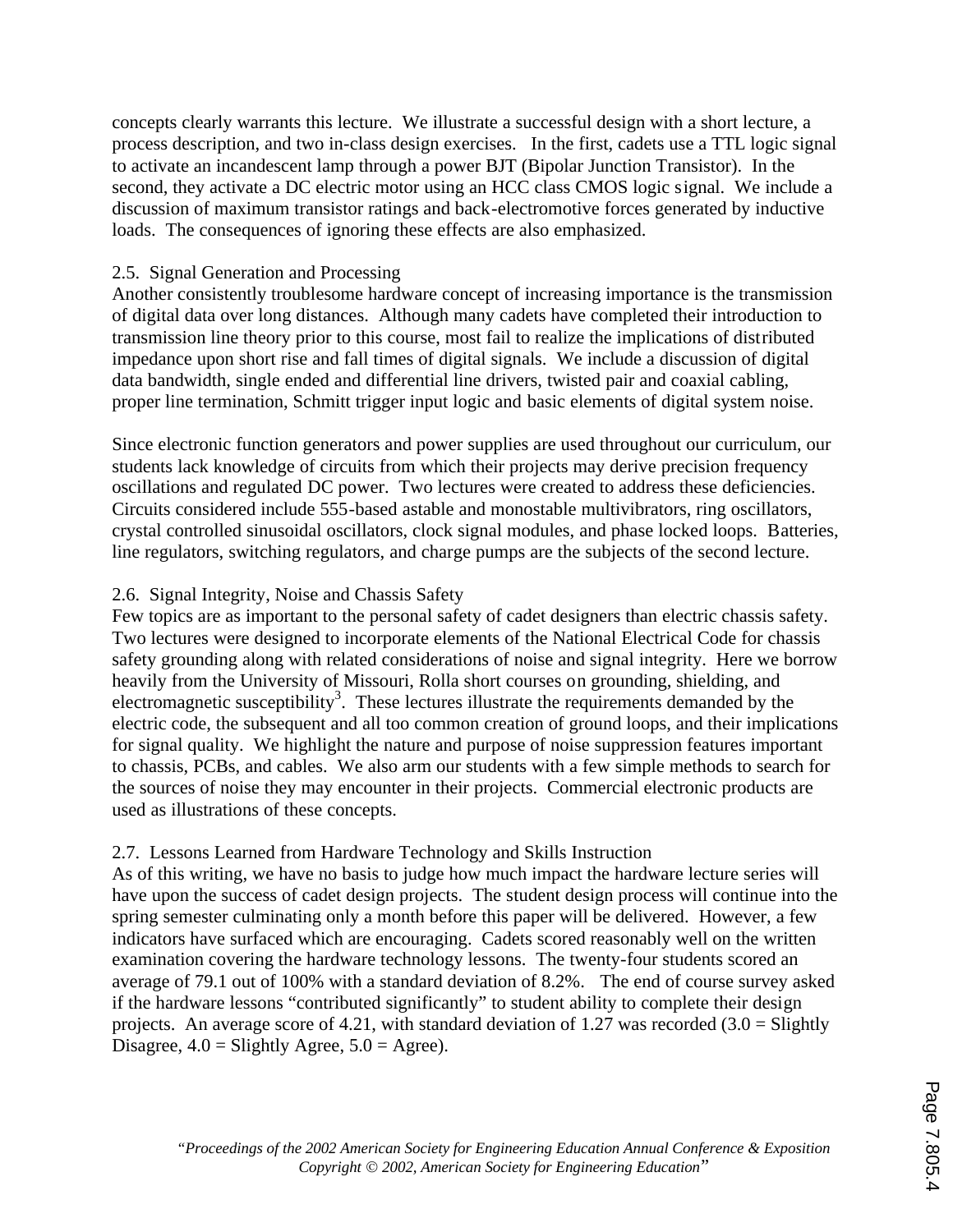While purely anecdotal, one other encouraging bit of evidence is available regarding the hardware technology lessons. Cadets in the electrical engineering major must also take a "core" design course the same semester they are enrolled in El Engr 463. This course, Engr 410, provides an opportunity for all United States Air Force Academy cadets, regardless of major, to experience the design process through a variety of relatively simple projects. This semester, three Engr 410 sections included electrical engineering majors who chose to invoke at least some of the hardware technology circuits and processes presented in El Engr 463. While the skill and persistence of the cadet designers played a large role in the outcome, all three projects reached successful conclusions. Based upon the relative complexity of these projects as compared to past years, and upon cadet critique comments, the hardware lessons of El Engr 463 appear to make positive contributions to the completion of core design projects.

### 3. Project Design Process

3.1. Case Study

In El Engr 463, a case study is used to illustrate the necessity for following a structured, rigorous project life cycle process and as a vehicle to discuss engineering ethics in practice. The case study we use is the 1999 loss of the Mars Climate Observer (MCO). While there are many good case studies available, we chose this one due to its currency and media coverage. The basic background information we provide the students is the December 1999 IEEE Spectrum article "Why the Mars Probe went off course"<sup>4</sup>. Students are asked to write a bullet paper addressing some very specific questions about the article. The purpose of this exercise is to make sure the students read and understand the article so the subsequent group discussion in class will be meaningful. During class, the students are divided into groups of three or four, and asked to summarize the events surrounding the MCO mission failure by answering the following questions:

- 1) What was the basic problem?
- 2) What were underlying causes/contributing factors?
- 3) What policies may have contributed to the problems?

After 10 or so minutes of group discussion, each group chooses a spokesperson to present their opinion to the rest of the class. All students are encouraged to comment on each group's findings. After the class discussion, some students revised their opinion on the real problem, and some realized there were many things they had not considered. Next, a fictional situation (related to the case study) that allows for a discussion of ethics is presented to the class. This situation is Part 4 of a case study on the MCO from the case study collection of the National Center for Case Study Teaching in Science<sup>2</sup>. All students are encouraged to take notes during the whole process, and then write a two to three page paper discussing the case. The paper addresses technical issues, policies, management decisions, and ethical and other non-technical issues engineers faced during and after the doomed mission. This case study sets the stage for the discussion of project design process.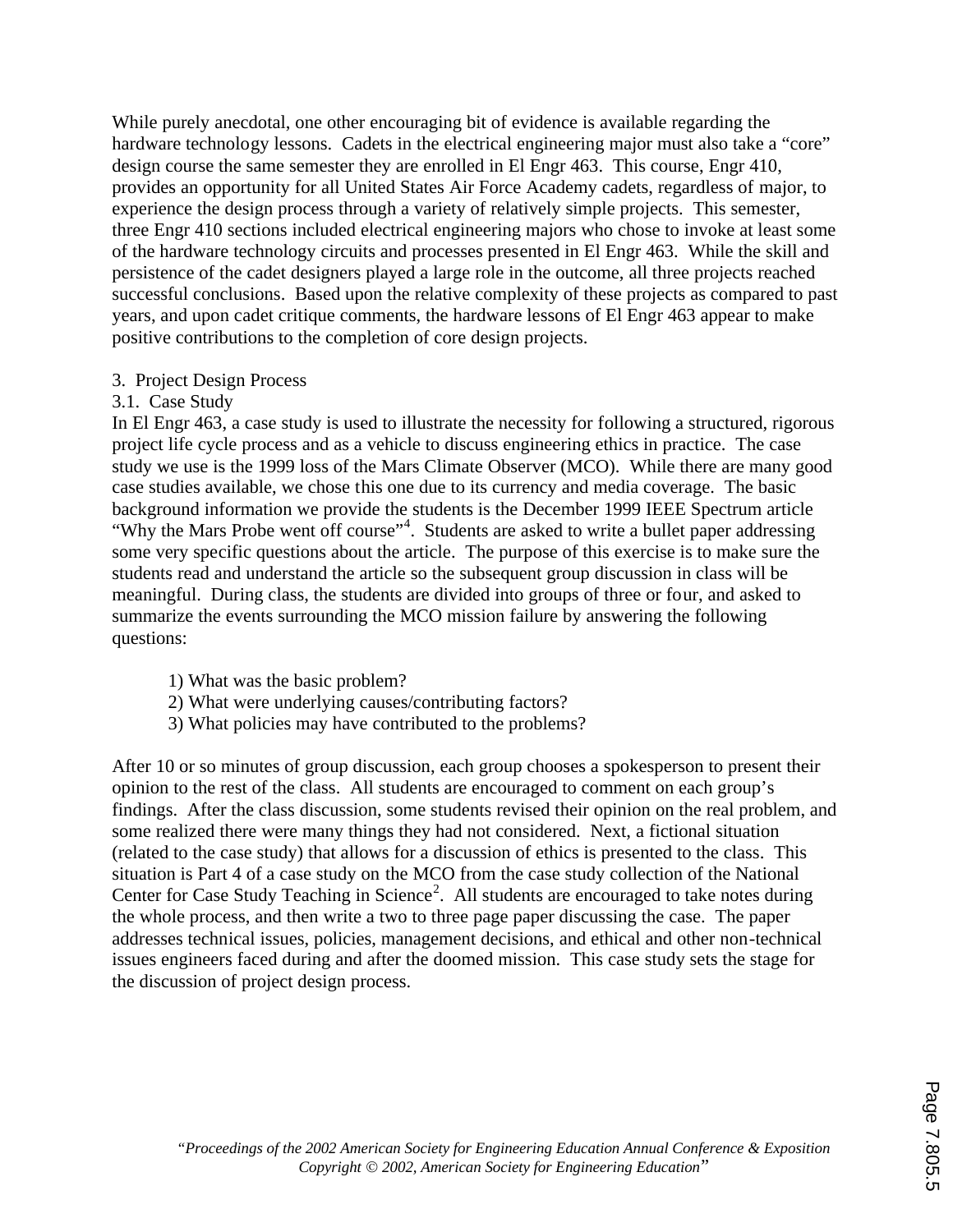# 3.2. The Design Process Objectives and Guiding Principles<sup>1</sup>

Our instruction in the design process builds on the motivation gained from the case study accomplished earlier in the course. One of the inevitable conclusions reached in the case study is that most successful projects will follow a defined, documented, well-understood, systematic process. Our objective is to present a process to the students, ensure understanding of the activities required to produce the products of each of the project phases, and then tailor the process to this and the following three semester-hour design course. Our experience with the following three-hour El Engr 464, Design Project course for more than 20 years, suggested that we needed to tailor the project phases and products to fit the experience level and time available to the students. While all project phases are included, the artifacts produced are significantly tailored to the academic environment.

# 3.3. The Project Process

There are many phases that could be defined to complete a project. We have chosen a project process with the following phases:

- Requirements
	- o Customer Problem Statement (Functional Requirements) Analysis
	- o Technical Requirements Analysis
- Preliminary (High Level) Design
- Critical (Low Level) Design
- Fabrication/Code/Unit Test
- System Integration
- · System Test/ Acceptance Test
- · Operation/Maintenance

In the two lessons devoted to discussing these project phases, we emphasize that the process phases and the processes or individual activities within a phase will usually need to be tailored to the specific project to meet constraints of time, resources, and cost. To meet our course constraints of limited student and instructor time as well as a budget of not more than \$ 500.00 per cadet project, we have tailored the above process as explained in the following paragraphs.

# 3.4. Requirements Phase

 $\overline{\phantom{a}}$ 

We present the requirements phase as very interactive between the designer and the customer.

# 3.4.1. Problem Statement Development

In order to put the design process into context, students choose their capstone design projects before the project process is introduced (about halfway through the course). As the course begins, faculty members develop project descriptions which are posted to the course website. Students can look at the project descriptions at any time and are encouraged to talk to potential faculty customers early in the course. The faculty develops problem statements with no

<sup>&</sup>lt;sup>1</sup> The majority of the project management material was drawn from Dr. Royer's extensive project management experience. However, he found the book Design for Electrical and Computer Engineers by J. Eric Salt and Robert Rothery, which was developed as the authors taught a design process to students, to be a useful reference.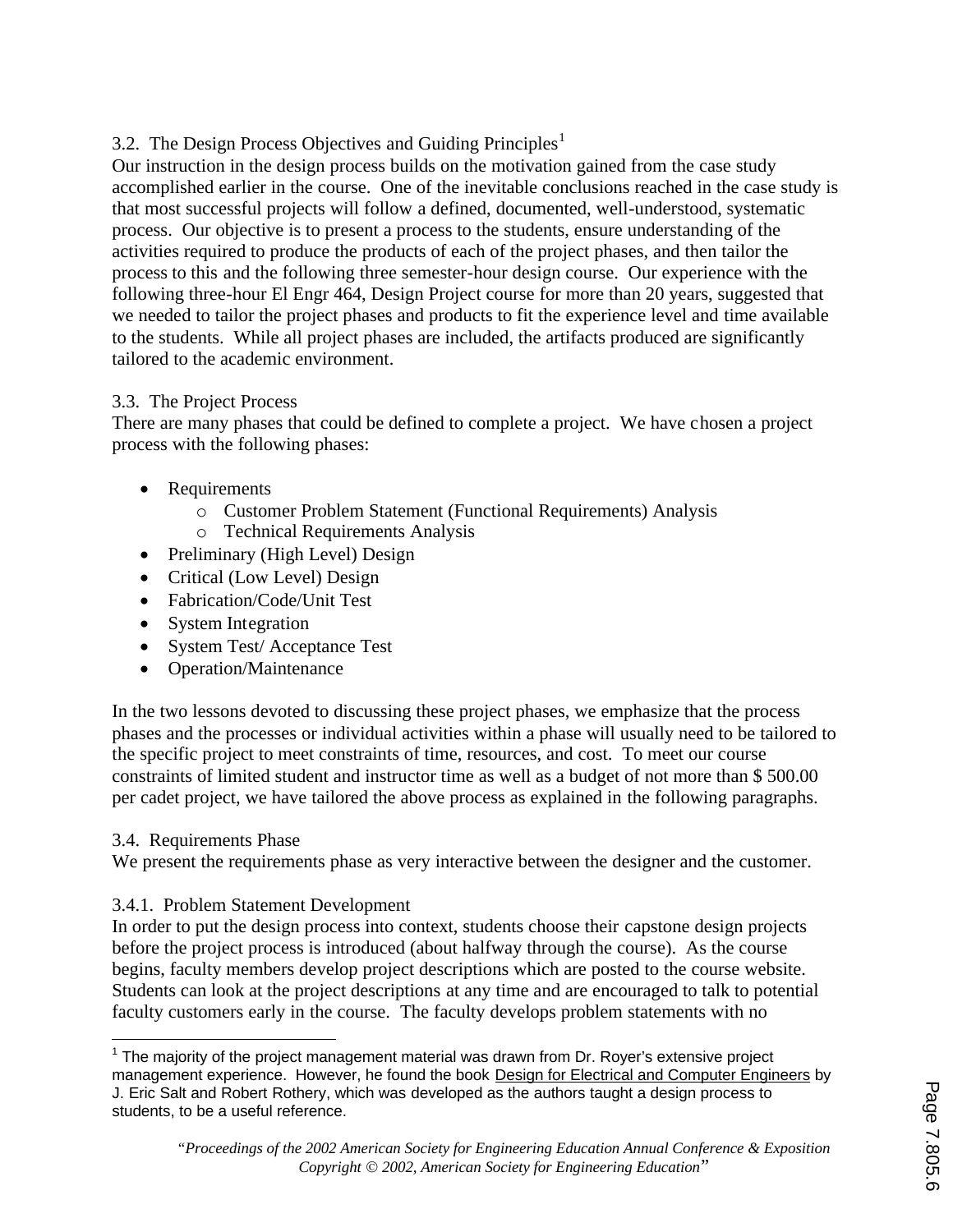particular constraints. Thus the statements range from rigorously defined technical requirements to a single paragraph that presents a statement of the desired functions of the device or system. If they have not already obtained an interested student, the faculty is offered an opportunity about half way through the course to present a five-minute briefing to sell their project to the students. The students are given a couple of days after the presentations to contact individual instructors and chose a project. At that point our faculty assume the dual roles of customer and mentor. To assist the project mentor we have faculty serving as associate mentors for most projects. This allows some role-playing on the part of the faculty as the students present their end-of-phase briefings.

### 3.4.2. Problem Statement Analysis

To ensure the student and the faculty customer/mentor share a common understanding of the problem statement, the students analyze the problem statement for clarity and completeness. Interaction with the customer/mentor answers any questions quickly, and the problem is restated if necessary so the analysis and derivation of the technical requirements can begin.

# 3.4.3. Technical Requirements Analysis

In industry, the usual product emerging from the Requirements Phase is a Requirements Specification, which is then sent to the customer for review and often discussed in a review meeting to resolve any questions or points of contention. Although the table of contents of a typical requirements specification is discussed with the students, we have tailored the process for them so that their deliverable from the requirements phase is a System Requirements Review Briefing. We expect full coverage of technical requirements including the mechanical and packaging esthetics of the final product. Also emphasized is the need to have requirements reduced to the point that each requirement can be verified by a single test, demonstration, or inspection. The briefing is presented to the faculty customer/mentor and the associate mentor. Action items are assigned to ensure there is a clearly understood and complete statement of requirements before entering the High Level Design Phase.

# 3.5. Preliminary (High Level) Design Phase

We emphasize to the students the iterative nature of the design process. While course work and associated laboratory exercises typically have very limited objectives, most of our culminating design projects are complex enough that they require partitioning into several single technology functional blocks. In this phase, we expect the students to develop concepts at the functional block diagram level, then synthesize and analyze them to make design choices based on their experience (capability to implement), time available, cost, and ability to meet the technical requirements with some consideration of expected tolerances. We discuss the contents of a typical system specification, but again tailor the process to allow the students to present their progress toward the system specification in the form of an Initial Design Review (IDR) at the end of this one semester-hour course. At the IDR the students present their design concept; system block diagram with required inputs, processing, and outputs; and an analysis that shows their high level design will meet the requirements. The students also develop a project schedule to include a draft Integration Test Plan. To illustrate the processes that an effective project team in industry would have, we provide the students a project schedule template with the major project phases and all course milestones already included. The students then include in the schedule their specific activities to develop the milestone deliverables. In order to prevent a

*"Proceedings of the 2002 American Society for Engineering Education Annual Conference & Exposition Copyright* Ó *2002, American Society for Engineering Education*"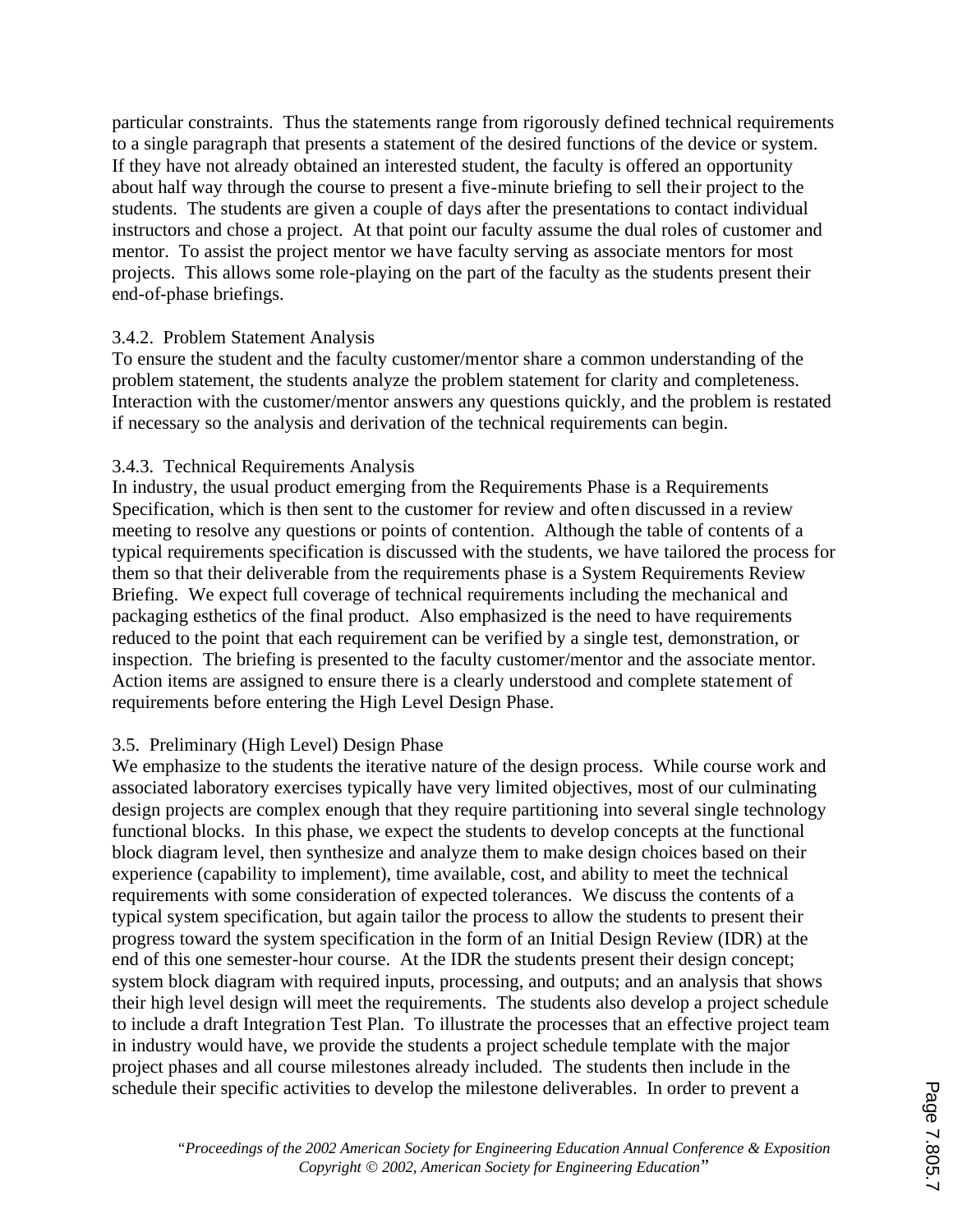scramble at the end of the follow-on course, El Engr 464, to prepare a Technical Report, we also require appropriate draft sections of the project Technical Report be turned in for grading. The IDR, schedule, and draft Technical Report complete the one semester-hour El Engr 463. The remaining project phases as studied in El Engr 463 are actually executed in the following, three semester-hour El Engr 464 that completes the student culminating design experience. Early in El Engr 464, the Preliminary (High Level) Design Briefing, an updated schedule, and appropriate draft sections of the Technical Report complete this phase. The remaining phases are presented below.

# 3.6. Critical (Detailed) Design Phase

Again, the iterative nature of the design process was emphasized in El Engr 463. The students now produce the detailed designs for each of the functional blocks in their high level design. They complete simulations as appropriate to show their designs meet specifications and produce layouts of all circuits. They complete drawings for any mechanical interfaces, which includes their packaging design. The discussion of project phases emphasized the need to consider testing in all phases. Rather than producing a Detailed Design Document, as discussed in El Engr 463, they present a Critical (Detailed) Design Briefing, a Final Integration Test Plan, an updated schedule, and draft the relevant sections of their Technical Report.

### 3.7. Fabrication/Code/Unit Test Phase

Our experience suggests that weekly meetings between the mentor and the student are required during this phase for most students. These meetings ensure that they continue to progress, have an opportunity to discuss problems, and significantly increase the probability of a successful project. Identification of any expected long lead procurement items and fabrication challenges were made in the prior design briefings. Mitigation plans were developed by the students, so few such problems occur in this phase.

#### 3.8. System Integration Phase

The plans presented earlier in the IDR and PDR are now executed. When presenting this phase to the students, we emphasize the importance of rigorous subsystem testing and following a systematic integration plan that progressively tests the system as it is integrated in a logical manner. In our past experience, proper systematic integration of student projects has been one of the weaknesses of the design experience. Requiring an integration plan should reduce the frustration that has so often accompanied this phase in past years.

#### 3.9. System Test/Acceptance Test Phase

As all project phases are discussed in El Engr 463, this test phase is mentioned. For example, we make the point that requirements must be defined so they can be verified and designs must include provisions for injection of test signals and include test points for measurements. We then devoted another El Engr 463 lecture period to a review of the project phases with increased emphasis on testing, test plans, and test reports. This session was held immediately after the students had completed their Requirements Reviews and were about to start the High Level Design Phase. A preliminary draft of the integration plan and the subsystem test plan is required for the IDR. In the follow-on course, El Engr 464, the student executes the system test portion of the combined test plan to show the system meets requirements. Typically, a portion of the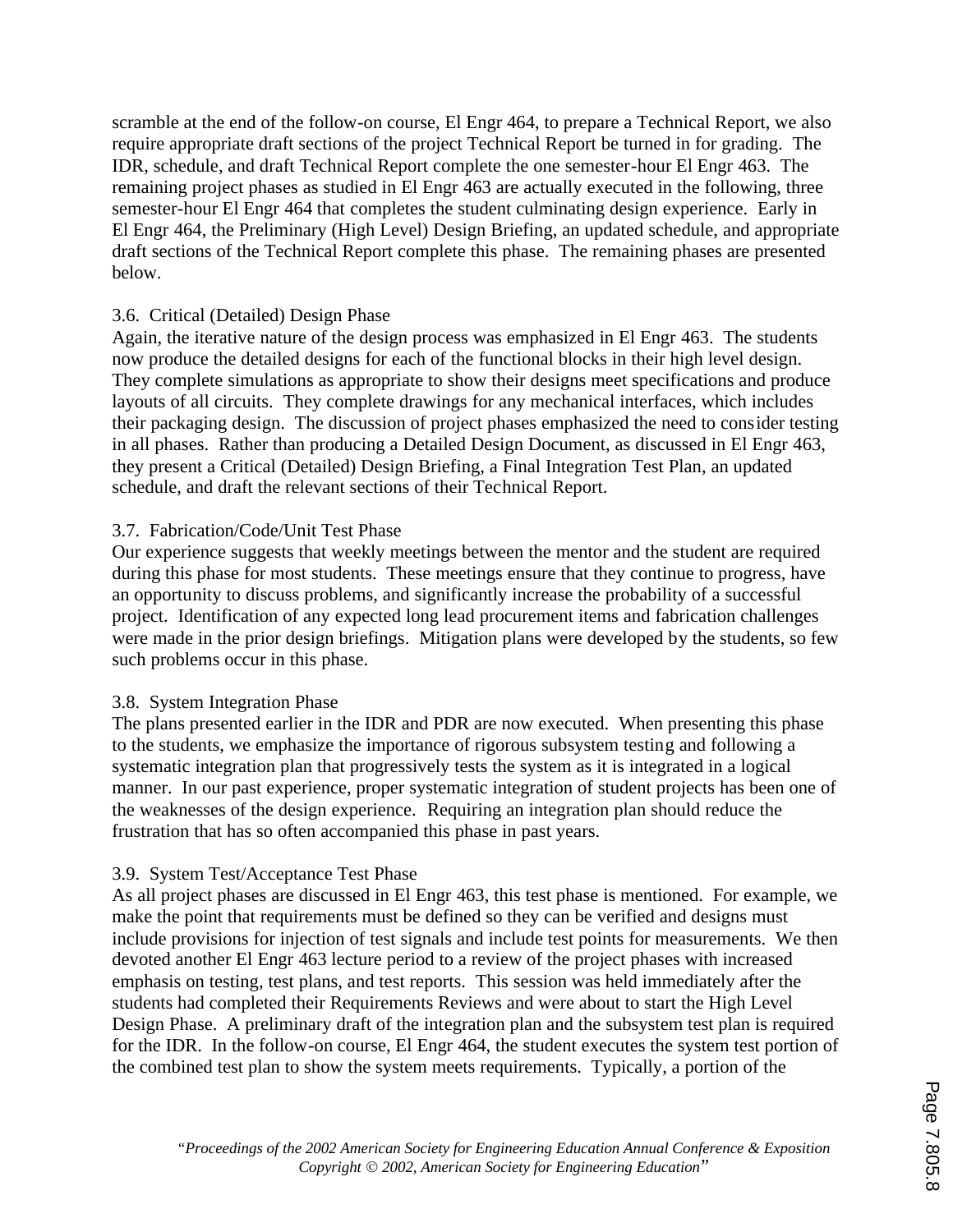System Test is used the following lesson to obtain acceptance of the project by the customer/mentor and the associate mentor.

## 3.10. Operation/Maintenance Phase

Maintainability, safety, and the operational impact on the environment are all required points for each of the design briefings. The Technical Report contains a Users' Manual if appropriate and enough information that an electrical engineer could maintain the system. The Technical Report is turned in for a portion of the student's final grade in El Engr 464.

# 3.11. Project Design Process Lessons Learned

Surveys at the end of this first offering of El Engr 463showed the students responded positively to the use of the case study as illustrating the need for a rigorous design process, understood the phases of a project life cycle, and were convinced that one must correctly define requirements for a successful project. Responses to other questions were essentially neutral. The results of the Requirements Reviews were reported as good to very good by the faculty while the results for the Initial Design Reviews were almost universally reported as poor. The students indicated they felt they needed more specific directions and more time and the faculty suggested there might not have been enough time allocated for the students to produce the expected results. The student reaction is typical when students are presented a design problem of this magnitude, given general guidelines, and required to produce an organized, defendable initial high level design. Our plans for next year include providing more time for the initial design and working through a high level design for a medium size system as a class exercise to demonstrate partitioning and to develop a single function block diagram high level design.

# 4. Conclusions

Although the students taking our one-hour introduction to the culminating design experience have not completed the second three-hour course wherein they complete their projects, some preliminary conclusions can be made. Students have already seen the benefit of the hardware lessons by using them in another concurrent design course. Based on significant prior experience and the results of this past semester, some of the typical implementation mistakes due to practical engineering realities will be avoided. We also expect fewer last week of the final semester "death marches" to complete projects due to a better understanding of the project process and the need for sustained effort to produce a successful project. Lastly, the emphasis on planning for testing is expected to increase the rigor of the entire experience. We have found faculty acceptance of the changes we have implemented to be outstanding. The faculty feels the burden for implementing a practical design, properly planning testing, and adhering to a systematic process has been shifted to the students and are looking forward to a more enjoyable and rewarding experience for both themselves and the students as we progress through the next semester.